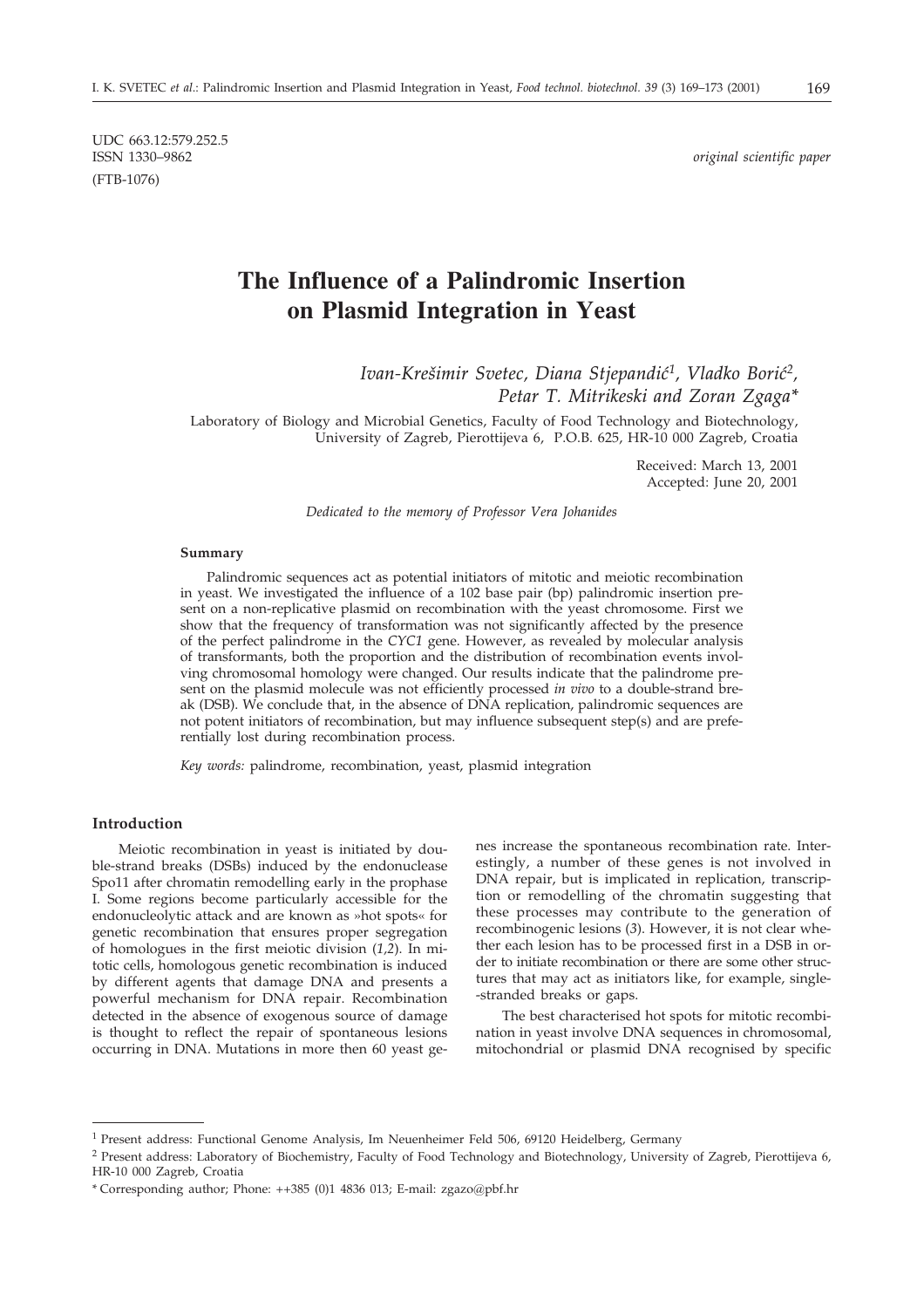endonucleases that introduce DSBs (*4*). Less specific recombinogenic sequences involve repeats organised in different motifs like microsatellites, minisatellites, triplet repeats, direct or inverted repeats (*5*). Palindromes are of special interest as possible initiators of recombination due to their ability to form cruciform structures. Such structures are cut *in vitro* by the enzymes involved in the resolution of recombinational intermediates (*6,7*) and similar structures could be responsible for the replication of block-induced recombination (*8*). In yeast meiosis long palindromes are processed to DSBs (*9,10*) and strong stimulation of recombination in the presence of a long, perfect palindrome has also been described in vegetative yeast cells. It was found that the inverted dimmer of the *URA3* gene (1.0 kb) can stimulate recombination in the adjacent region up to 17.000-fold (*11*).

Yeast transformation with exogenous non-replicative DNA is based on genetic recombination with homologous sequence present in the genome. This process is essential for efficient manipulation of the yeast genetic material but may also be used as a model for the study of genetic recombination. Here we investigated whether the presence of a palindromic sequence on a plasmid molecule will stimulate recombination with the yeast chromosome. We first described construction of the plasmids containing palindromic and non-palindromic insertions in the yeast *CYC1* gene. The efficiency of transformation with these plasmids was compared and the Ura<sup>+</sup> transformants obtained were further characterised by molecular techniques. We showed that the palindromic sequence present on the non-replicative plasmid did not increase the efficiency of transformation, but had strong influence on the spectrum of recombination events observed.

#### **Material and Methods**

#### *Plasmid construction*

The plasmids used in this work are integrative vectors containing the yeast *URA3* gene and the yeast *CYC1* region. The plasmid pAB218-2 (6,5 kb) was constructed by deleting the *Sal* I – *Sal* I and the *Aat* II – *Hin*d III fragments in the plasmid pAB218 (*12*). The plasmid pAB218-4 was constructed by inactivation of recognition sites for the enzymes *Sph* I and *Kpn* I in the plasmid pAB218-2 using exonucleolytic and polymerase activity of the Klenow fragment. We assumed that the recognition site for *Sph* I was inactivated by deletion and for *Kpn* I by insertion of four bp. The plasmids pAB218-5 and pAB218-6 were constructed by insertion of the 102 bp synthetic fragments into the *Eco*R I site of the plasmid pAB218-4. The palindromic insertion in the plasmid pAB218-5 is a dimer of the multiple cloning site (51 bp *Eco*RI– *Hin*d III fragment) found in the plasmid pUC19 (*13*) obtained by ligation of the two *Hin*d III sites. It should be noted that the overall size of the perfect palindrome created in this way was 110 bp since the *Eco*R I site in the pAB218-4 is flanked by T:A and A:T base pairs. In the plasmid pAB218-6, one copy of the multiple cloning site was replaced by the synthetic polylinker created by annealing of the two 51-mers: 5'- -AAT-TCG-ACG-TCA-CTA-GTA-AAG-ATC-TAT-CCC-

-ATC-CTA-GGT-GAG-AGC-CGC-GGA -3' and 5'-AGC- -TTC-CGC-GGC-TCT-CAC-CTA-GGA-TGG-GAT-AGA- -TCT-TTA-CTA-GTG-ACG-TCG -3'. The *CYC1* region of the plasmids used in this study is presented in Fig. 1. All DNA manipulations were done by standard procedures (*14*).



**Fig. 1. The plasmids used in this study**; only the part homologous to the yeast *CYC1* region is presented. In the plasmids pAB218-4, pAB218-5 and pAB218-6 the recognition sites for *Kpn* I were inactivated by insertion, and for *Sph* I by deletion of four base pairs. The plasmid pAB218-5 contains a 102 bp palindromic insertion in the *Eco*R I site (two white arrows) and the plasmid pAB218-6, a non-palindromic insertion (white box). Black arrow indicates the position of the *CYC1* open reading frame

### *Yeast transformation and analysis of transformants*

Yeast transformation by a modified spheroplast procedure and Southern-blot analysis of transformants was described previously (*15,16*). Genomic DNA of transformants obtained with plasmids pAB218-2 and pAB218-4 was digested with *Pvu* II and DNA of transformants ob-



**Fig. 2. Experimental system;** the plasmids used in this study contained two yeast genes *CYC1* and *URA3*, so that Ura<sup>+</sup> transformants could arise either by plasmid integration in the yeast *CYC1* locus or by recombination with the chromosomal *ura3-52* allele. The exact nature of the recombination event leading to uracil prototrophy was determined by Southern blot analysis. Genomic DNA of transformants obtained with plasmids pAB218-2 and pAB218-4, that did not contain heterologous insert, was digested with *Pvu* II. Genomic DNA of transformants obtained with plasmids pAB218-5 and pAB218-6 was digested with *Sac* I which cuts the plasmid molecule within the heterologous insert (Black box)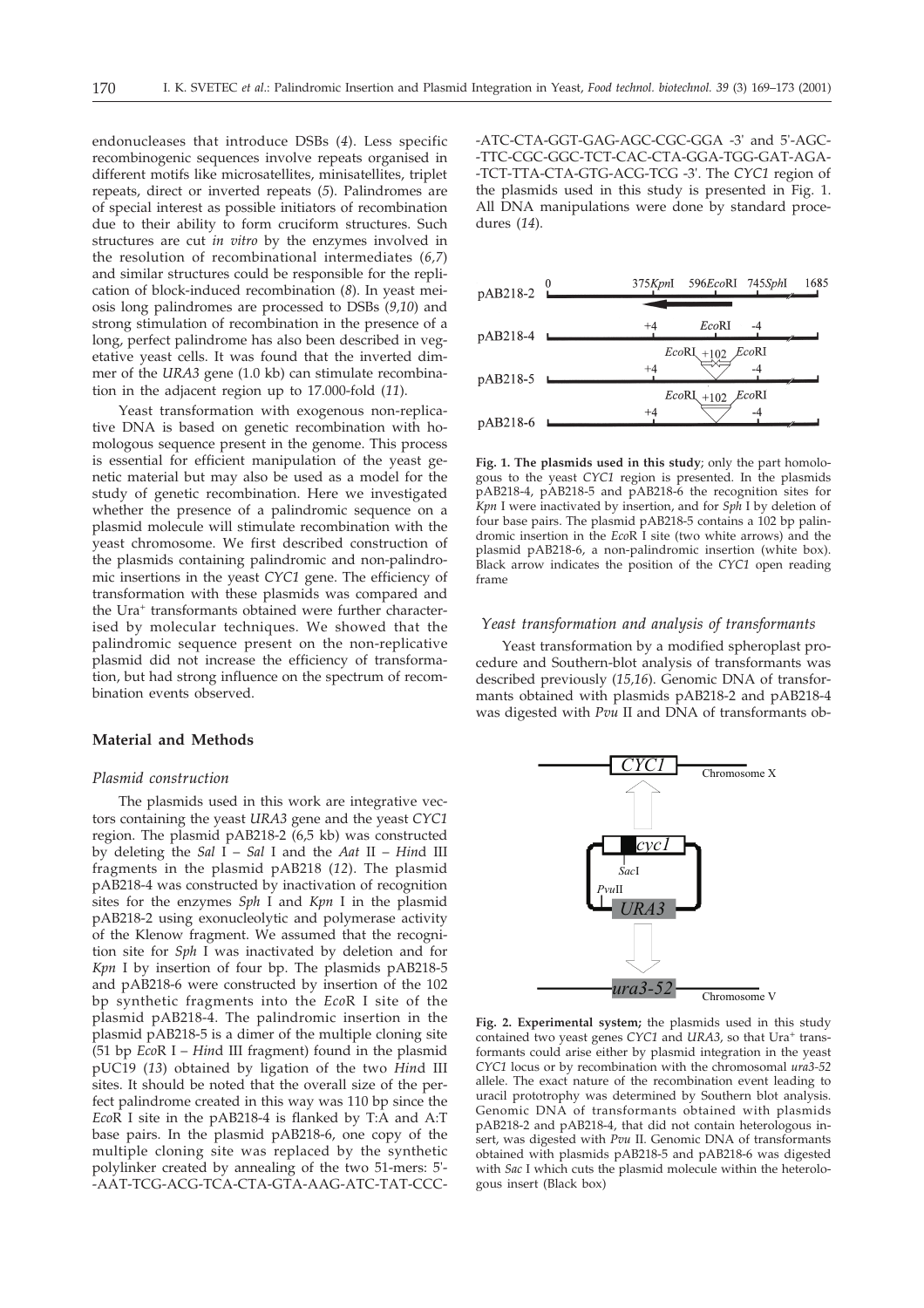tained with plasmids pAB218-5 and pAB218-6 with *Sac* I (Fig. 2). Labelled plasmid pBR322 was used as a probe to detect the chromosomal target for recombination. This analysis also revealed the structure of the two *CYC1* regions generated by integration of the plasmids pAB218-5 and pAB218-6 into the yeast *CYC1* locus (Fig. 3). The yeast strain used for transformation was FF18-52 (*MAT***a**, *leu2-3,112*, *ura3-52*, *ade5*, *trp1-289*, *can1*). Statistical analysis was performed according to Glantz (*17*).

| Structure of<br>the CYC1 locus        |                 | Plasmids |          |  |
|---------------------------------------|-----------------|----------|----------|--|
|                                       |                 | pAB218-5 | pAB218-6 |  |
|                                       |                 |          | 4        |  |
|                                       |                 | 8        | 8        |  |
|                                       |                 | 3        | 14       |  |
|                                       |                 | $\Omega$ | 5        |  |
|                                       | total analysed: | 18       | 31       |  |
| CYC1                                  |                 |          |          |  |
| URA3                                  | - genomic DNA   |          |          |  |
| $\blacksquare$ heterologous insertion | - plasmid DNA   |          |          |  |

**Fig. 3. Integration of the plasmids pAB218-5 and pAB218-6 in the yeast** *CYC1* **region**; heterologous insertion could be present on either side of the *URA3* gene, lost or duplicated. The number of transformants belonging to each class is presented

#### **Results and Discussion**

Yeast transformation with circular non-replicative plasmids occurs with very low frequency and was used for detection of lesions in DNA that strongly stimulate plasmid integration, like DSBs (*18,19*), psoralene adducts (*20*) or UV-induced lesions (*21*). However, if transformation experiments are followed by molecular analysis of transformants, very fine, but biologically relevant effects can also be detected. For example, it was shown that a single base pair substitution may influence the spectrum of recombination events detected by Southern blot hybridisation by decreasing plasmid integration to the homologous region present in the yeast genome

Table 1. The results of transformation experiments

(*16*). This approach was applied here to study the influence of heterologous insertions on integration by homologous recombination. The results obtained with the plasmid pAB218-5 were of special interest since it contained a 102 bp palindromic sequence inserted in the *CYC1* gene. Such structures are widely used as cruciform substrates for biochemical analysis of the enzymes involved in the resolution of recombinational intermediates and we wondered whether they are also processed to DSBs *in vivo* in the absence of DNA replication.

First we asked whether the changes introduced in the *CYC1* region present on the plasmid molecule will influence the frequency of transformation (Table 1). Each plasmid was cut in the *CYC1* region by the restriction enzyme *Eco*R I and the ratio between the numbers of transformants obtained with circular and linearized DNA is presented. Different plasmids used in this study, including the plasmid pAB218-5, transformed yeast cells with comparable efficiencies with fluctuations characteristic for this type of experiment. This result suggested that the presence of the palindromic sequence on the plasmid molecule was not sufficient to stimulate recombination. However, it should be noted that the processing of the cruciform structure on the plasmid pAB218-5 to a DSB would create DNA ends without homology to the yeast *CYC1* gene. In this case, plasmid integration might depend on exonucleolytic removal of terminal heterologies that prevent strand invasion. In other words, although plasmid integration was not stimulated by the presence of the palindromic sequence we could not conclude that such structures were not processed to the DSBs in the yeast cells.

In our previous study we transformed yeast cells with the plasmid pAB218-5 cut within the palindromic sequence by the endonuclease *Hin*d III. We found that even in the presence of short terminal heterologies transformation occurred almost exclusively by integration to the *CYC1* region (*22*). Therefore, we could expect that the processing of the palindromic sequence to a DSB *in vivo* would also result in targeted integrations to the *CYC1* region. In order to determine the proportion of transformation events due to the integration of circular plasmids in the *CYC1* region we performed Southern

| Plasmid           |     | Transformants <sup>a</sup> |    |      | Relative efficiency <sup>b</sup> |      |
|-------------------|-----|----------------------------|----|------|----------------------------------|------|
|                   |     | 2                          | 3  |      | 2                                | 3    |
| pAB218-2          | 18  | 27                         | 12 | 0.25 | 0.27                             | 0.41 |
| pAB218-2 / EcoR I | 73  | 100                        | 29 |      |                                  |      |
| pAB218-4          | 26  | 7                          | 17 | 0.21 | 0.15                             | 0.18 |
| pAB218-4 / EcoR I | 127 | 47                         | 96 |      |                                  |      |
| pAB218-5          | 19  | 57                         | 22 | 0.15 | 0.49                             | 0.29 |
| PAB218-5/ EcoR I  | 125 | 116                        | 76 |      |                                  |      |
| pAB218-6          | 23  | 43                         | 8  | 0.16 | 0.17                             | 0.16 |
| pAB218-6 / EcoR I | 146 | 252                        | 50 |      |                                  |      |

 $a$  the numbers of transformants obtained in three independent experiments are presented; protoplasts were transformed with 2 g of circular plasmid or with 0.4 g of plasmid DNA linearized with *Eco*R I

<sup>b</sup> relative efficiency of transformation denotes the ratio between the numbers of transformants obtained with circular and linearized plasmid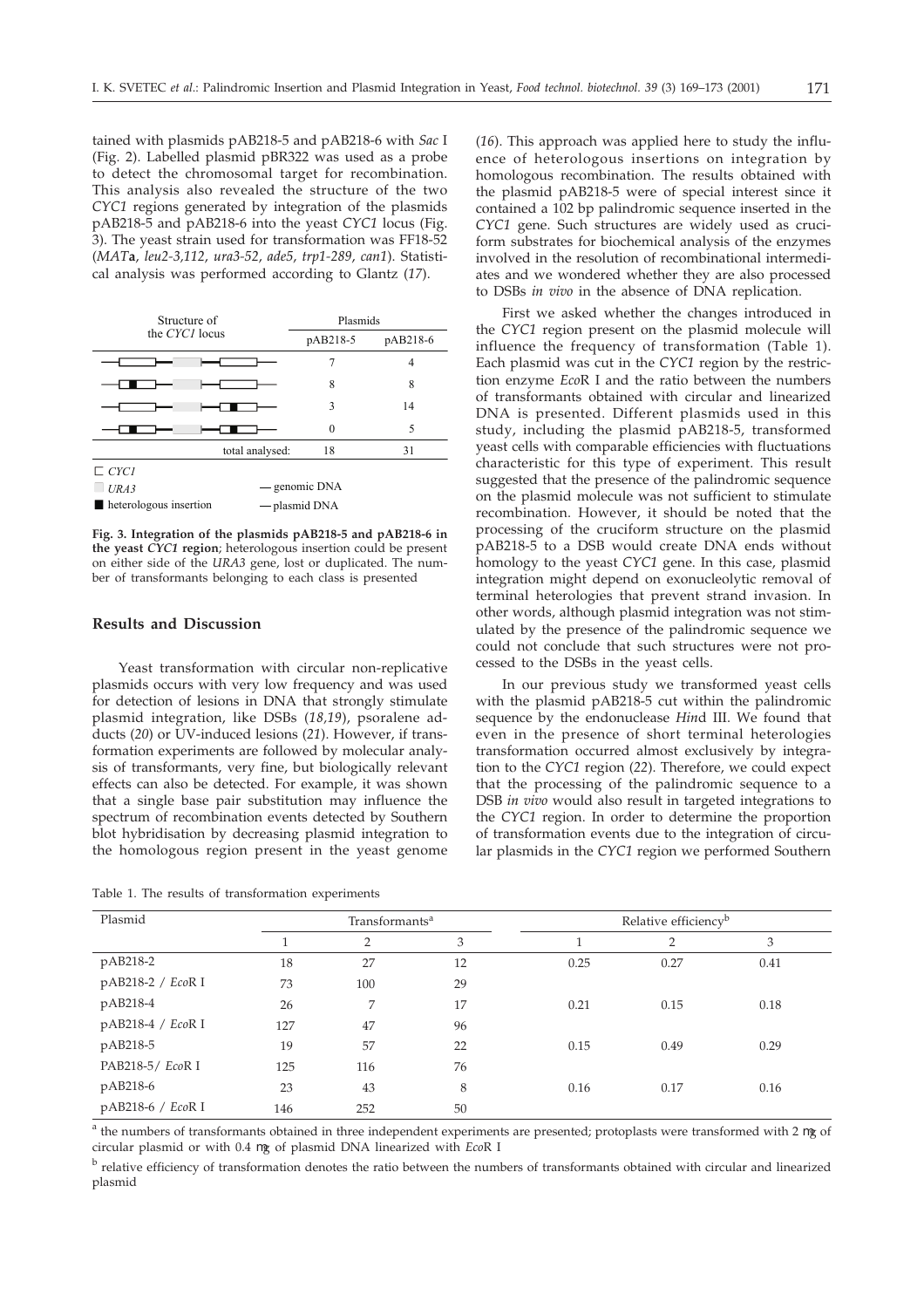| Plasmid  | Transformants |                  | Homologous target |  |  |
|----------|---------------|------------------|-------------------|--|--|
|          | analysed      | CYC <sub>1</sub> | $ura3-52$         |  |  |
| pAB218-2 | 51            | 35 (69 %)        | 16 $(31\%)$       |  |  |
| pAB218-4 | 48            | 29 (60 %)        | 19 (40 %)         |  |  |
| pAB218-5 | 50            | 18 $(36\%)$      | 32 $(64\%)$       |  |  |

pAB218-6 50 31 (62 %) 19 (38 %)

Table 2. Distribution of recombination events between plasmid molecule and two homologous loci present in the yeast genome

blot analysis of transformants (Table 2). Similar values were observed for the plasmids pAB218-2 (69 %) and pAB218-4 (60 %) that had two 4 bp insertions/deletions within the 1682 bp *CYC1* region. Even with the plasmid pAB218-6 that had an additional insertion of 102 bp, 62 % of transformation events were still due to the integration in the *CYC1* region. In other words, these mutations did not affect recombination with homology present in the yeast genome, while in our previous work we found that a single base pair substitution in the 856 bp *CYC1* region reduced plasmid integration (*16*). This difference can be due to different types of mutations, size of uninterrupted homology and total length of homology used in these studies. However, when the 102 bp insertion in the plasmid pAB218-6 was replaced by the palindromic insertion of the same size (plasmid pAB218-5) only 36 % of transformation events were produced by plasmid integration to the *CYC1* region. This difference is statistically significant (P=0.016) indicating that only the palindromic insertion influenced recombination with homology. Interestingly, the proportion of integrations to the *CYC1* region was decreased, rather then increased. This result strongly suggests that the integration was not initiated by the DSB created by *in vivo* processing of the palindromic sequence present on the plasmid molecule.

Southern blot analysis revealed another difference between the spectra of transformation events obtained with the plasmids pAB218-5 and pAB218-6. Due to the presence of recognition site for the restriction enzyme *Sac* I in the insert we could distinguish four types of recombination events in the *CYC1* region: the insertion could be present in the left or in the right copy of the *CYC1* region, duplicated, or lost during recombination process (Fig. 3). First we noticed that 19/31 transformants obtained with the plasmid pAB218-6 contained the insertion in the right copy of the *CYC1* region and only 3/18 with the plasmid pAB218-5 and this difference is highly significant ( $\bar{P}=0.006$ ). Palindromic sequence was lost in 7/18 transformants analysed and no duplication was observed indicating disparity in conversion process (P<0.045). Such disparity was not observed with non-palindromic insertion found in the plasmid pAB218-6, in agreement with the results of other studies investigating the influence of insertions on homologous recombination in yeast (*23*). We also observed that the integration events with heterology present only in the right copy of the *CYC1* region were less frequent for the plasmid pAB218-5 then for the plasmid pAB218-6  $(P=0.087)$ . It may be that the palindromic insertion can affect some other step(s) of recombination process like, for example, the resolution of the recombination intermediate formed between the plasmid molecule and the yeast chromosome.

#### **Conclusions**

The results presented can be summarised as follows: in our experimental system, only the palindromic insertion present on the plasmid molecule influenced recombination with the yeast chromosome. Both the proportion and the distribution of recombination events involving chromosomal *CYC1* region were different in comparison with the plasmid bearing non-palindromic insertion of the same size. However, no significant increase in the frequency of transformation was observed indicating that the presence of palindromic sequence is not sufficient to stimulate recombination. Our results are consistent with the model proposed by Gordenin (*11,24*) where replication of the DNA containing inverted repeats creates a hot spot for recombination due to the formation of secondary structures in single-stranded regions. Analogous structures could also occur during different steps of homologous recombination like, for example, strand exchange and influence the final outcome of the process.

#### **References**

- *1.* D. Zickler, N. Kleckner, *Annu. Rev. Genet. 32* (1998) 619– 697.
- *2.* K. N. Smith, A. Nicolas, *Opin. Genet. Dev. 8* (1998) 200–211.
- *3.* A. Aguilera, S. Chavez, F. Malagon, *Yeast, 16* (2000) 731– 754.
- *4.* M. S. Esposito, R. M. Ramirez, C. V. Bruschi, *Curr. Genet. 25* (1994) 1–11.
- *5.* D. A. Gordenin, M. A. Resnick, *Mutat. Res. 400* (1998) 45– 58.
- *6.* A. Bhattacharyya, A. I. H. Murchie, E. V. Kitzing, S. Diekmann, B. Kemper, D. M. J. Lilley, *J. Mol. Biol. 221* (1991) 1191–1207.
- *7.* J. C. Connelly, L. A. Kirkham, D. R. F. Leach, *Proc. Natl. Acad. Sci. USA, 95* (1998) 7969–7974.
- *8.* A. Kuzminov, *Mol. Microbiol. 16* (1995) 373–384.
- *9.* D. K. Nag, A. Kurst, *Genetics, 146* (1997) 835–847.
- *10.* F. Nasar, C. Janowski, D. K. Nag, *Mol. Cell. Biol. 20* (2000) 3449–3458.
- *11.* K. S. Lobachev, B. M. Shor, H. T. Tran, W. Taylor, J. D. Keen, M. A. Resnick, D. A. Gordenin, *Genetics, 148* (1998) 1507–1524.
- *12.* Z. Zgaga, R. Chanet, M. Radman, F. Fabre, *Curr. Genet. 19* (1991) 329–332.
- *13.* C. Yanisch-Perron, J. Vierira, J. Messing, *Gene, 33* (1985) 103–119.
- *14.* J. Sambrook, E. F. Fritsch, T. Maniatis: *Molecular Cloning: A Laboratory Manual*, 2nd ed., Cold Spring Harbor Laboratory Press, Cold Spring Harbor, New York (1989).
- *15.* K. Gjura~i}, Z. Zgaga*, Mol. Gen. Genet. 253* (1996) 173–181.
- *16.* P. Koren, I. K. Svetec, P. T. Mitrikeski, Z. Zgaga, *Curr. Genet. 37* (2000) 292–297.
- *17.* S. A. Glantz: *Primer of Biostatistics*, McGraw-Hill, New York (1997) pp. 108–150.
- *18.* T. L. Orr-Weaver, J. W. Szostak, R. J. Rothstein, *Proc. Natl. Acad. Sci. USA, 78* (1981) 6354–6358.
- *19.* R. H. Schiestl, T. D. Petes, *Proc. Natl. Acad. Sci. USA, 88* (1991) 7585–7589.
- *20.* W. A. Saffran, R. Greenberg, M. Thaler-Scheer, M. Jones, *Nucleic Acids Res. 14* (1994) 2823–2829.
- 21. M. Ninković, M. Alačević, F. Fabre, Z. Zgaga, Mol. Gen. *Genet. 243* (1994) 308–314.